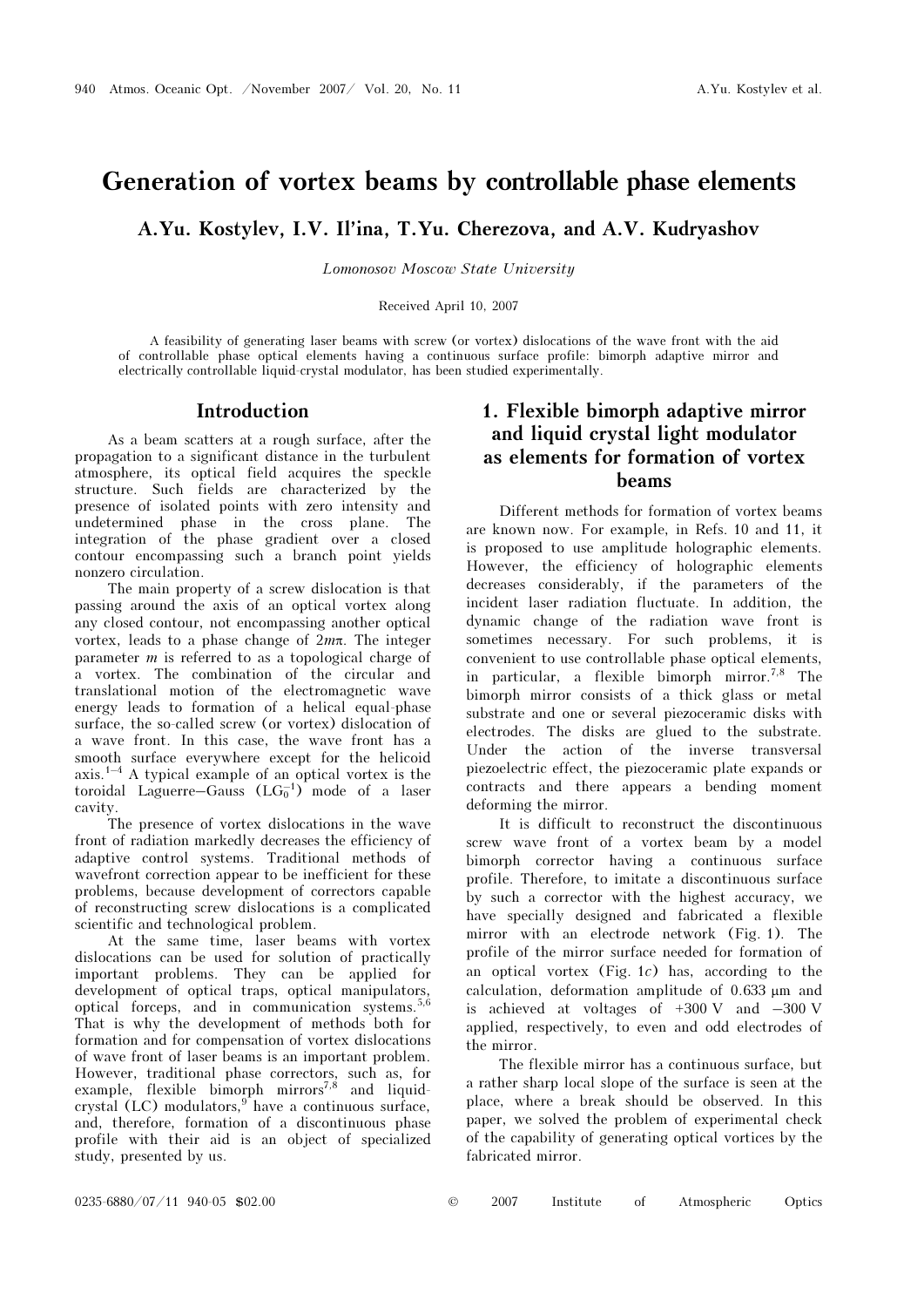The application of bimorph mirrors is efficient for controlling high-power laser radiation. To control low-power radiation, it is convenient to use a LC modulator. A liquid-crystal controllable light modulator is now one of the widely used optical elements for control and correction of laser radiation,<sup>9</sup> because it is simple in control and consumes low energy.



à



b



Fig. 1. Electrode configuration of the bimorph mirror (a), its photo (b), and profile of the mirror surface (shown in the gray scale) needed for formation of an optical vortex in the far field  $(c)$ .

The used Holoeye-SLM-LC-2002 liquid-crystal electrically controllable modulator (Fig. 2a) is a phase optical element capable of changing the wave front of the passing through it laser radiation.





Fig. 2. Photo of a Holoeye-SLM-LC-2002 modulator  $(a)$ and block diagram of the experimental setup for generation and detection of a screw dislocation of wave front (b).

The SLM-LC-2002 modulator is a uniaxial nematic liquid crystal placed between transparent electrodes, one of which is continuous, while another consists of cells. The operating principle of the modulator is the following. Optical radiation propagates along the principal optical axis of the liquid crystal. As voltage is applied across the electrodes, molecular axes of the liquid crystal change the orientation and the refractive index for the laser radiation passing through the medium changes due to anisotropy of permittivity. Thus, applying different voltage across different electrodes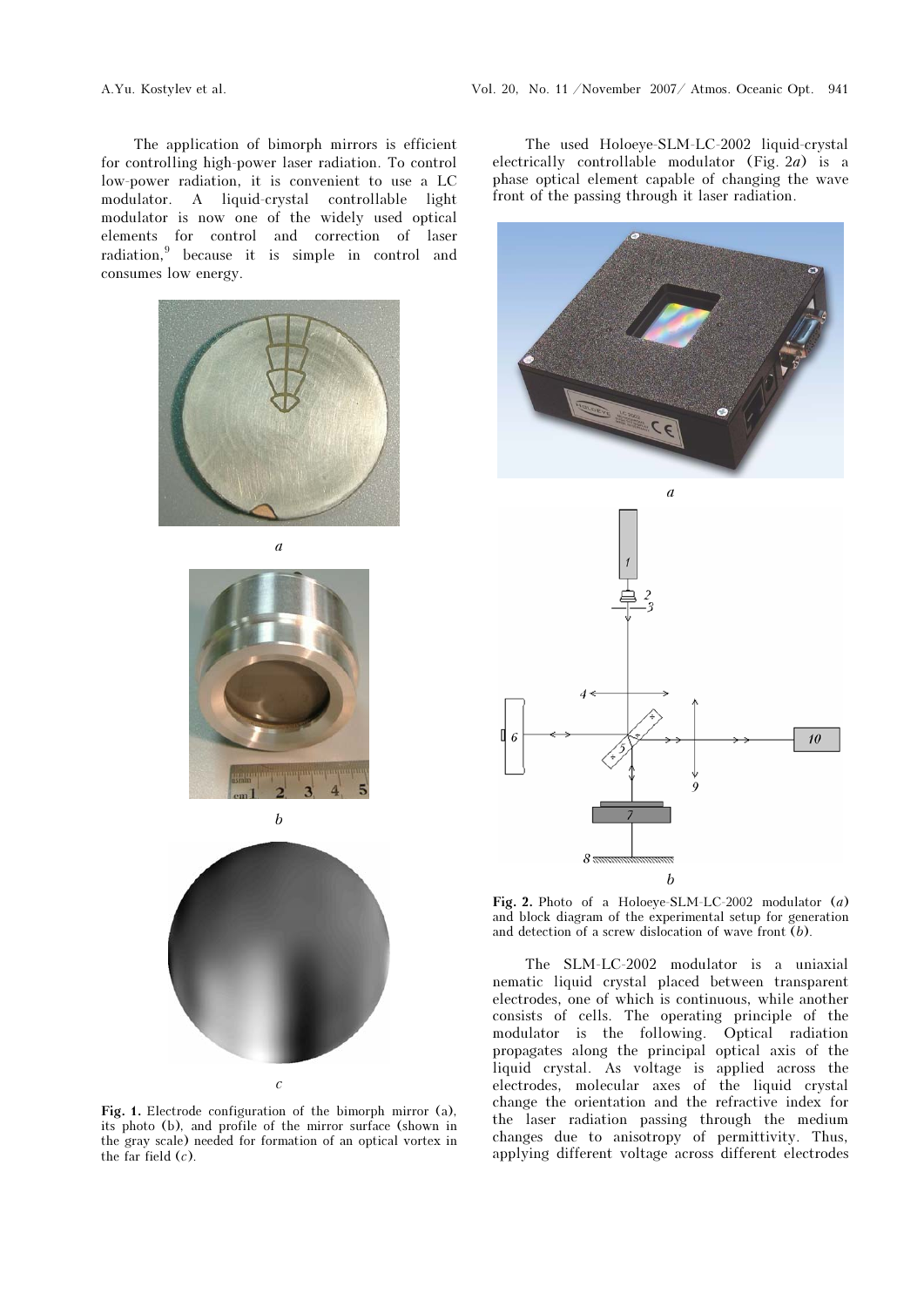of the LC modulator, we can control phase delays of different parts of the laser beam passing through the LC modulator. The LC modulator is controlled with the aid of the specialized control program (included in the delivery kit). In this program, a black-andwhite VGA or SVGA video signal is converted into the electric signal with the aid of the specialized converter included in the delivery kit. The electric signal is applied to control modulator electrodes. The black point corresponds to the minimal phase delay, while the white point corresponds to the maximal one. The used modulator has specifications and technical characteristics summarized below.

| LC matrix              | SONY LCX016AL-6                |
|------------------------|--------------------------------|
| Panel size             | $26.6 \times 20.0$ mm $(1.3")$ |
| Pixels                 | $832 \times 624$               |
| Pixel pitch            | $32 \mu m$                     |
| Image frame rate       | $60$ Hz                        |
| Max phase delay        | $2\pi$ at 532 nm               |
| Fill factor            | 85%                            |
| External dimensions    | $82 \times 82 \times 23$ mm    |
| Addressing             | 256 pixel values (8 bit)       |
| Control signal formats | VGA, SVGA                      |
|                        |                                |

## 2. Results of experiments on generation of vortex beams

Let us consider experimental results on generation of laser beams with a screw wavefront dislocation with the aid of the electrically controlled LC modulator and the bimorph adaptive mirror.

The wave front of a vortex beam was recorded with a Michelson interferometer. The block diagram of the experimental setup is shown in Fig. 2b. The laser beam of an LGN-303 He–Ne laser 1 after the passage through a  $20x$  micro-objective  $2$ , a diaphragm (10  $\mu$ m) 3, and a collimating lens 4 is incident onto the beam-splitting plate 5 of the Michelson interferometer. The flexible bimorph corrector 6 is used as one of the interferometer mirrors. The LC modulator 7 is inserted in another arm of the interferometer. The lens 4 can be set or dismounted from the setup to observe an interference pattern in collimated or divergent beams, respectively. The maximal phase delay of the LC modulator set for double passage is roughly equal to the wavelength of the used He–Ne laser  $(\lambda = 638 \text{ nm})$ . The output radiation from the interferometer is focused by a lens 9 with a focal length of 300 mm to the CCD array of a camera 10. The lens 9 is used to match the aperture of the beam from the interferometer with the size of the entrance window of the CCD camera 10. In addition, the lens 9 allows the beam intensity distribution in the far field to be observed in the focal plane.

The experiment with the flexible bimorph mirror was carried out in collimated beams (lens 4 installed in Fig. 2b). As was already mentioned, the flexible

mirror nonideally reconstructs the vortex phase distribution (see Fig. 1c). It can be seen from Fig. 1c that the mirror reconstructs the break in the phase distribution more smoothly than needed for ideal formation of the vortex phase.

The experiment has shown that branching of a fringe in the interference pattern can be observed only in the focal plane of the lens 9 (see Fig. 2b). The voltages, which should be applied in this case, are equal to  $\pm 300$  V for even and odd control electrodes of the mirror. To observe a focal spot using a 60x objective, its magnified image was constructed on the surface of the window of the CCD camera 10 (see Fig. 2b). One can see from Fig. 3 that as the control voltages are applied to mirror electrodes, branching of the interference fringe is observed (Fig. 3b), which is indicative of the formation of a screw dislocation in the wave front.





Fig. 3. Interference patterns at zero voltage (a) and at voltage of  $\pm 300$  V applied to control electrodes of the mirror  $(b)$ .

Screw wavefront dislocations of different orders were also formed with the use of the LC modulator. Interference patterns formed by the LC modulator were studied in divergent and collimated beams. Figures  $4a-h$  show the video signals fed to the control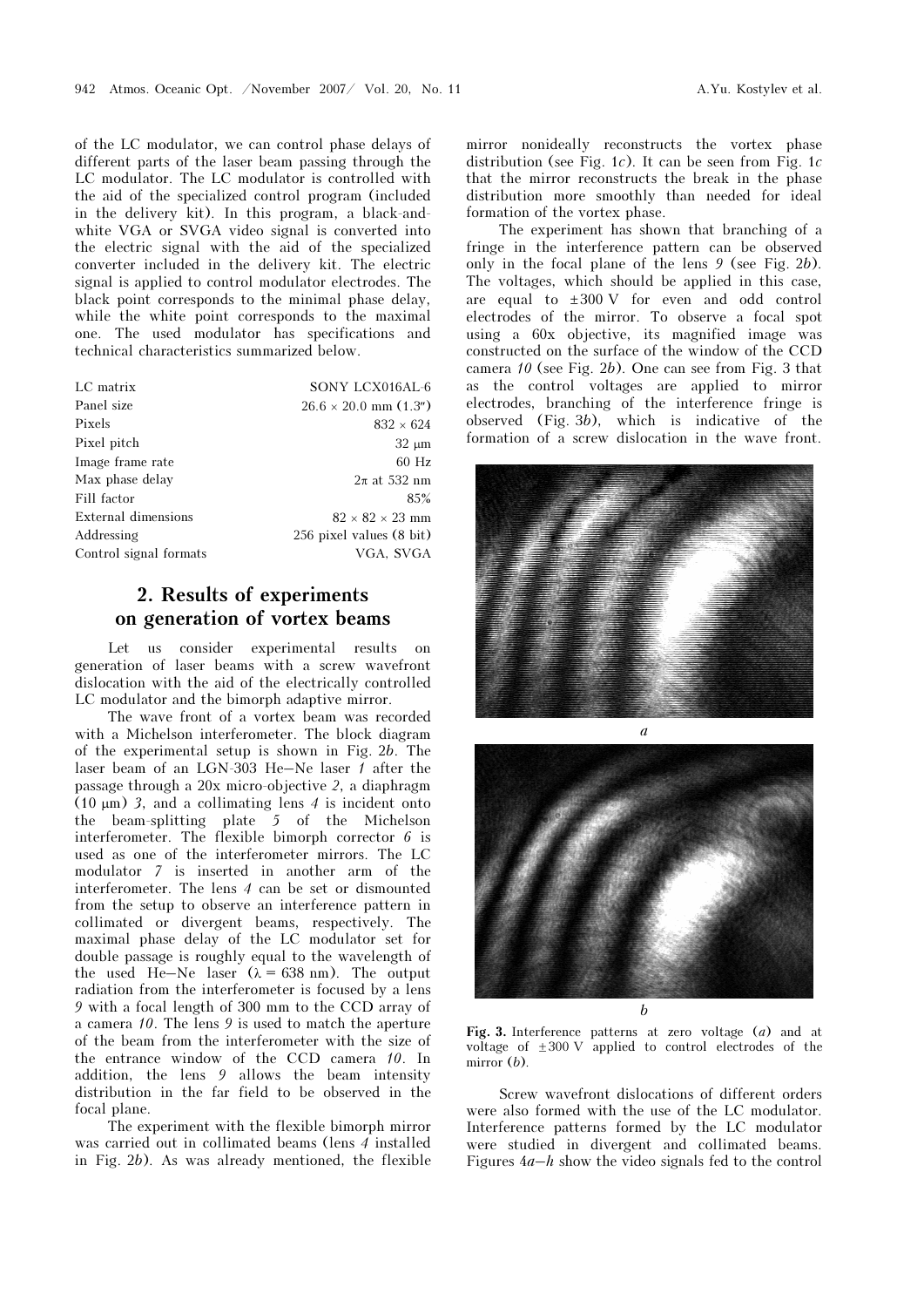

Fig. 4. Video signals and corresponding interference patterns.

unit of the LC modulator (to the left) and the corresponding interference patterns (to the right): for generation of laser beams with the screw wavefront dislocation of zero (no screw dislocation)  $(a)$ , first (b), second (c), third (d), fourth (e), fifth  $(f)$ , twelfth  $(q)$ , and thirty-second  $(h)$  orders.

At the interference of beams having the divergent wave front, the interference pattern looks like a set of concentric rings (Fig. 4a). In this case, the presence of a screw dislocation leads to formation of one unwind spiral in the interference pattern for an optical vortex of the first order, two unwind spirals for an optical vortex of the second order, and so on.

If the collimating lens 4 was installed between the diaphragm 3 and the beam-splitting plate 5 (see Fig. 2b), interference patterns in collimated beams were observed (Fig. 4i), which are shown in Figs.  $4j, k$ . Figure  $4i$  shows the interference pattern observed in the absence of a signal at the LC modulator. As the control signal was fed (Fig. 4b, to the left), the interferogram (Fig.  $4j$ ) was formed, at which branching of the interference pattern is seen, which means the presence of a screw dislocation of the first order. Figure  $4k$  shows the interference pattern formed as the signal shown in Fig. 4c was applied to the LC modulator. In this interferogram, branching of two fringes is seen, which corresponds to the optical vortex of the second order.

### Conclusions

A possibility of generating vortex beams with the aid of controllable phase modulators having a continuous surface profile has been demonstrated experimentally. Using the controllable nematic LC modulator with a spatial resolution of  $800 \times 600$ , we have succeeded in generation of vortex beams of the 1st, 2nd, 3rd, 4th, 5th, 12th, and 32nd orders. The possibility of generating the vortex beam of the first order with the aid of the flexible bimorph mirror is demonstrated experimentally as well.

#### Acknowledgements

This work was supported in part by ISTC (Grant No. 2631 "Adaptive Optical System for Phase Correction of Laser Beams with Vortex Wavefront Dislocations").

#### References

1. D.L. Fried, J. Opt. Soc. Am. <sup>A</sup>15, No. 10, 2759–2786 (1998).

2. V. Aksenov, V. Banakh, and O. Tikhomirova, Appl. Opt. 37, Is. 21, 4536–4540 (1998).

3. V.P. Aksenov and O.V. Tikhomirova, J. Opt. Soc. Am. <sup>A</sup>19, No. 2, 345–355 (2002).